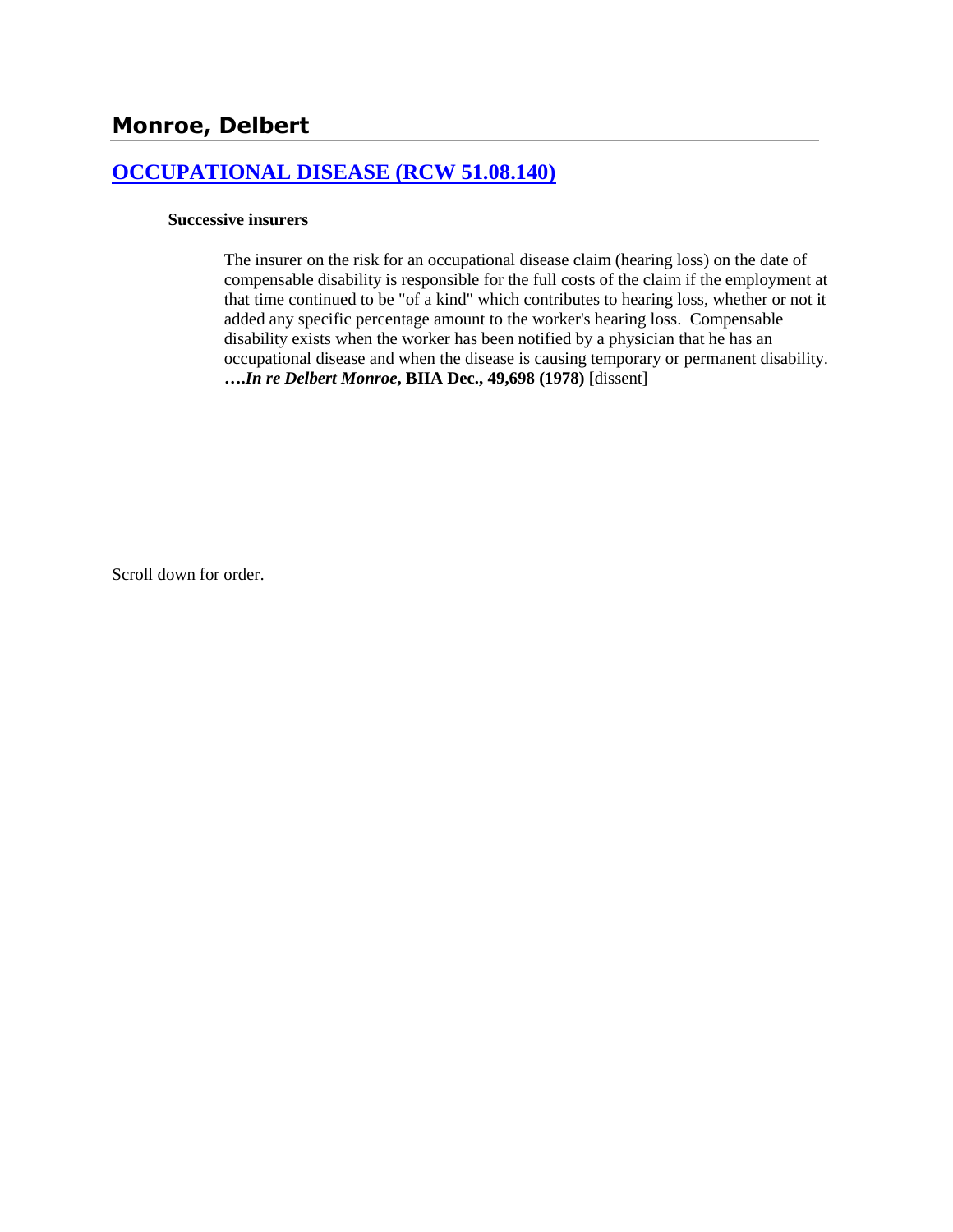## **BEFORE THE BOARD OF INDUSTRIAL INSURANCE APPEALS STATE OF WASHINGTON**

**)**

**IN RE: DELBERT MONROE ) DOCKET NO. 49,698**

**CLAIM NO. S-169041 ) DECISION AND ORDER**

APPEARANCES:

Claimant, Delbert Monroe, None

Employer, St. Regis Paper Company, by Eisenhower, Carlson, Newlands, Reha, Henriot and Quinn, per Richard Jessup

Department of Labor and Industries, by The Attorney General, per Richard Roth and DonCosta E. Seawell, Assistants

This is an appeal filed by the employer, St. Regis Paper Company, on March 4, 1977, from an order of the Department of Labor and Industries dated January 5, 1977, which closed this claim with a permanent partial disability award of 25% of complete loss of hearing in both ears, and determined that this occupational disease claim is the self-insured employer's responsibility. **SUSTAINED**.

## **DECISION**

Pursuant to RCW 51.52.104 and RCW 51.52.106, this matter is before the Board for review and decision on a timely Petition for Review filed by the employer to a proposed decision and Order issued by a hearing examiner for this Board on December 16, 1977, in which the order of the Department dated January 5, 1977 was sustained.

The Board has reviewed the evidentiary rulings of the hearing examiner and finds that no prejudicial error was committed and said rulings are hereby affirmed.

This case, involving "successive insurers," is a matter of first impression in this state. The precise legal question is whether financial responsibility for the award for claimant's occupational hearing loss is properly to be borne by St. Regis Paper Company as a self- insured employer, or by the Department of Labor and Industries, i.e., the State Fund, which was the workers' compensation insurance carrier for St. Regis prior to April 1, 1974, when the company was certified as a selfinsured employer.

The claimant has been employed by this employer for about 35 years, at its Klickitat, Washington, plant. Since 1957, he has been, and still is, a rip-saw operator, exposed to injurious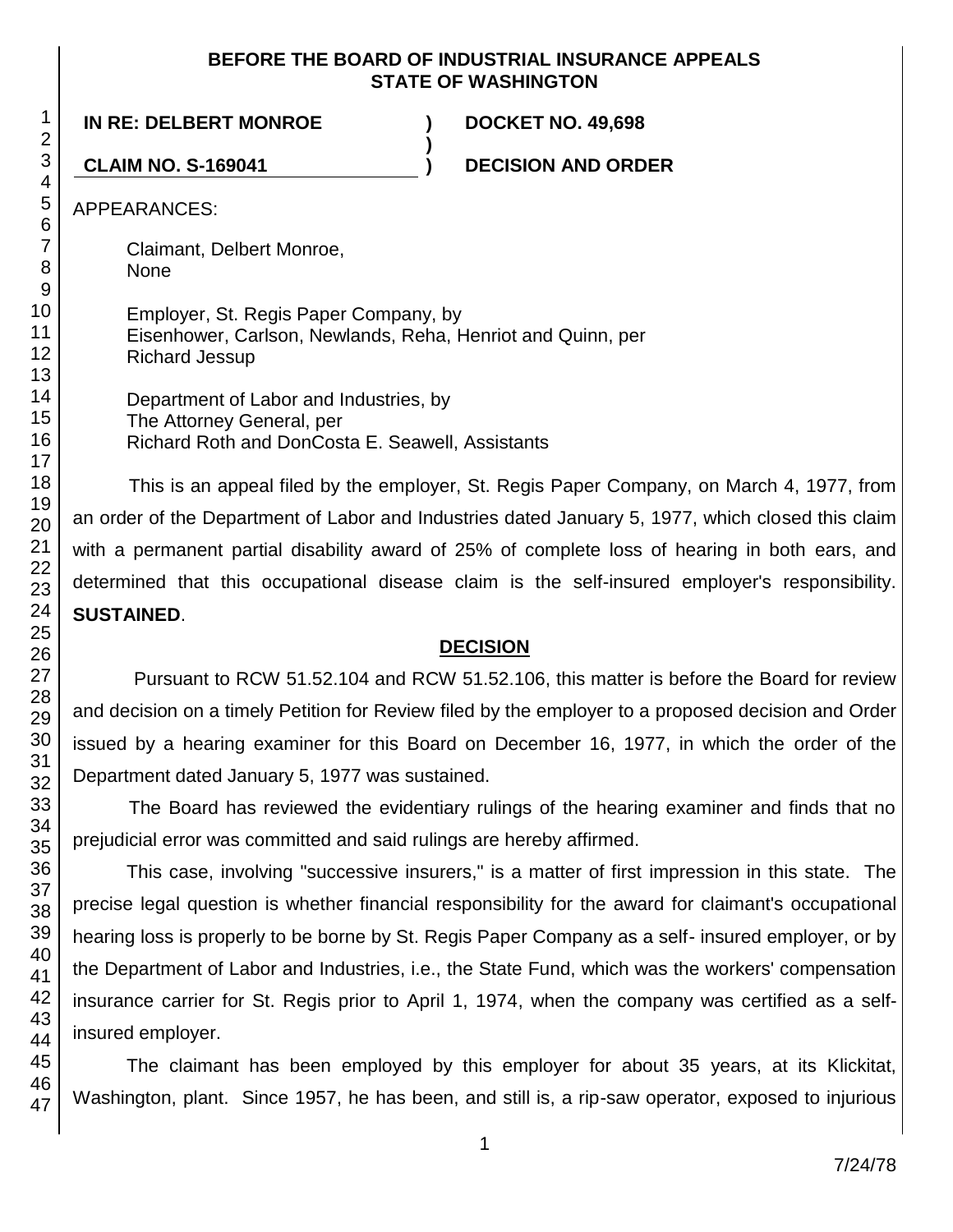noise levels in excess of 90 dba for almost 7½ hours per day. The employer began to put into effect a noise reduction program in 1971 which, insofar as this man's work area is concerned, has not accomplished a reduction as evidenced by a series of noise-level measurements from 1968 through 1975 which showed a virtually identical noise-level range existing in 1975 as compared with the first measurements taken in 1968.

In July 1975, claimant filed his application for benefits for a gradual onset of hearing loss (Exhibit 5), which the Department thereafter adjudicated by its order of January 5, 1977, as the full responsibility of the self-insured employer.

The employer's contention in this appeal is that the evidence herein establishes that the extent of claimant's occupationally-caused hearing loss developed in ten to fifteen years following his becoming a rip-saw operator in 1957; had reached a maximum plateau in approximately 1971; and claimant's continued exposure since the employer became self-insured on April 1, 1974, has not increased the percentage level of his hearing loss. Such contentions have been supported to a high degree of medical probability, although not absolute certainty, by the employer's medical witness, Dr. Aram Glorig, a very renowned specialist in otolaryngology. Thus, employer argues that since the hearing impairment occurred prior to the date of commencement of self-insured status, the State Fund should bear full responsibility for the claim's cost.

On the other hand, the Department's position in defense of its order is that financial responsibility for occupational disease claims should be borne by the insurer on the risk at the time the disease results in "compensable disability" if the employment at that time was of a kind contributing to the disease; and that the time of determinable compensability here was considerably after the employer became a self-insurer on April 1, 1974.

We have carefully reviewed the extensive memoranda of authorities submitted by both parties to our hearing examiner, as well as the citations and discussion in the well-reasoned Proposed Decision and Order, and the employer's counsel's further arguments in his Petition for Review. We conclude that the hearing examiner's proposed disposition is the correct one. Further, we think that the "date of compensable disability" rule fosters on an over-all basis more definite and consistent results in the adjudication of responsibility for these kind of claims based on longdeveloping occupational diseases, and such rule is certainly more fair with regard to its impact on insurance premium rate-making and collection.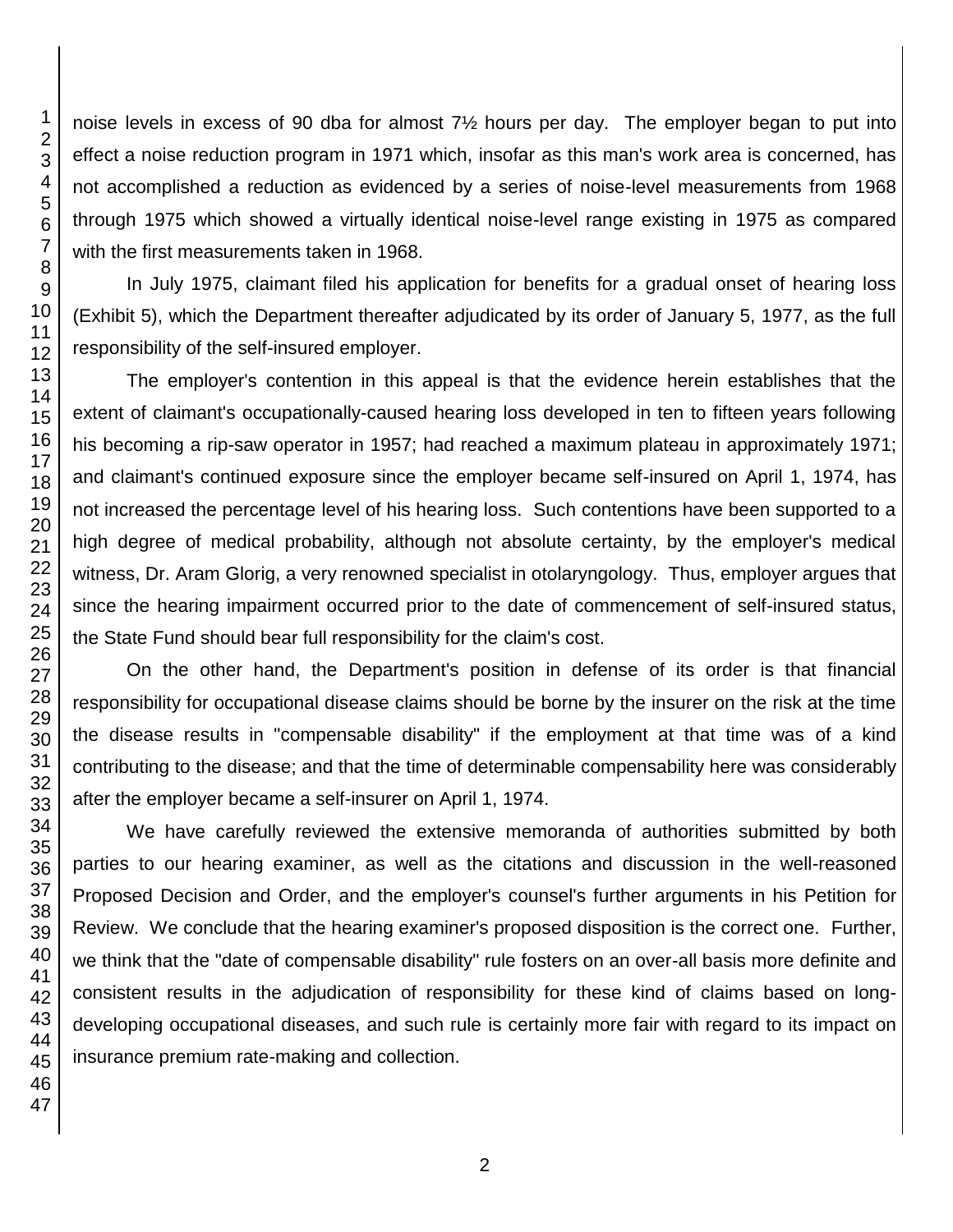The employer relies principally on a series of cases setting up the so-called "California rule," first established in Colonial Insurance Co. v. Industrial Accident Commission, 29 Cal. 2d 79, 172 P. 2d 884 (1946), to the effect that successive insurers for one employer providing coverage during the period of development of an employee's occupational disease should share the liability. Of course, the employer here is not seeking any share or apportionment of liability, but rather avoidance of liability altogether. In any event, legal soundness of the Colonial Insurance case is questioned in 4 Larson on Workmen's Compensation Law, Sec. 95.25.

Further, Professor Larson sets forth, in Sec. 95.21, what is deemed to be the proper principle supported by many judicial decisions relating to occupational disease insurer liability, as follows:

> "In the case of occupational disease, liability is most frequently assigned to the carrier who was on the risk when the disease resulted in disability, if the employment at the time of disability was of a kind contributing to the disease... Occupational disease cases typically show a long history of exposure without actual disability, culminating in the enforced cessation of work on a definite date. In the search for an identifiable instant in time which can perform such necessary functions as to start claim periods running, establish claimant's right to benefits, determine which year's statute applies, and fix the employer and insurer liable for compensation, the date of disability has been found the most satisfactory. Legally, it is the moment at which the right to benefits accrues; as to limitations, it is the moment at which in most instances the claimant ought to know he has a compensable claim; and, as to successive insurers, it has the one cardinal merit of being definite, while such other possible dates as that of the actual contraction of the disease are usually not susceptible to positive demonstration.

- Among the conditions to which this rule has been applied are ... occupational loss of hearing...
	- **....**

Since the onset of disability is the key factor in assessing liability..., it does not detract from the operation of this rule to show that the disease existed under a prior employer or carrier, or had become actually apparent, or had received medical treatment, or,...had already been the subject of a claim filed against a prior employer, so long as it had not resulted in disability." (Emphasis supplied)

We note here that, while no Washington decisions allude to the "date of compensable disability" rule as regards liability of successive insurers for an occupational disease case (this precise issue having not previously been litigated), our Court has utilized such rule in connection with another important function which Professor Larson mentions, i.e., starting the running of the allowable claim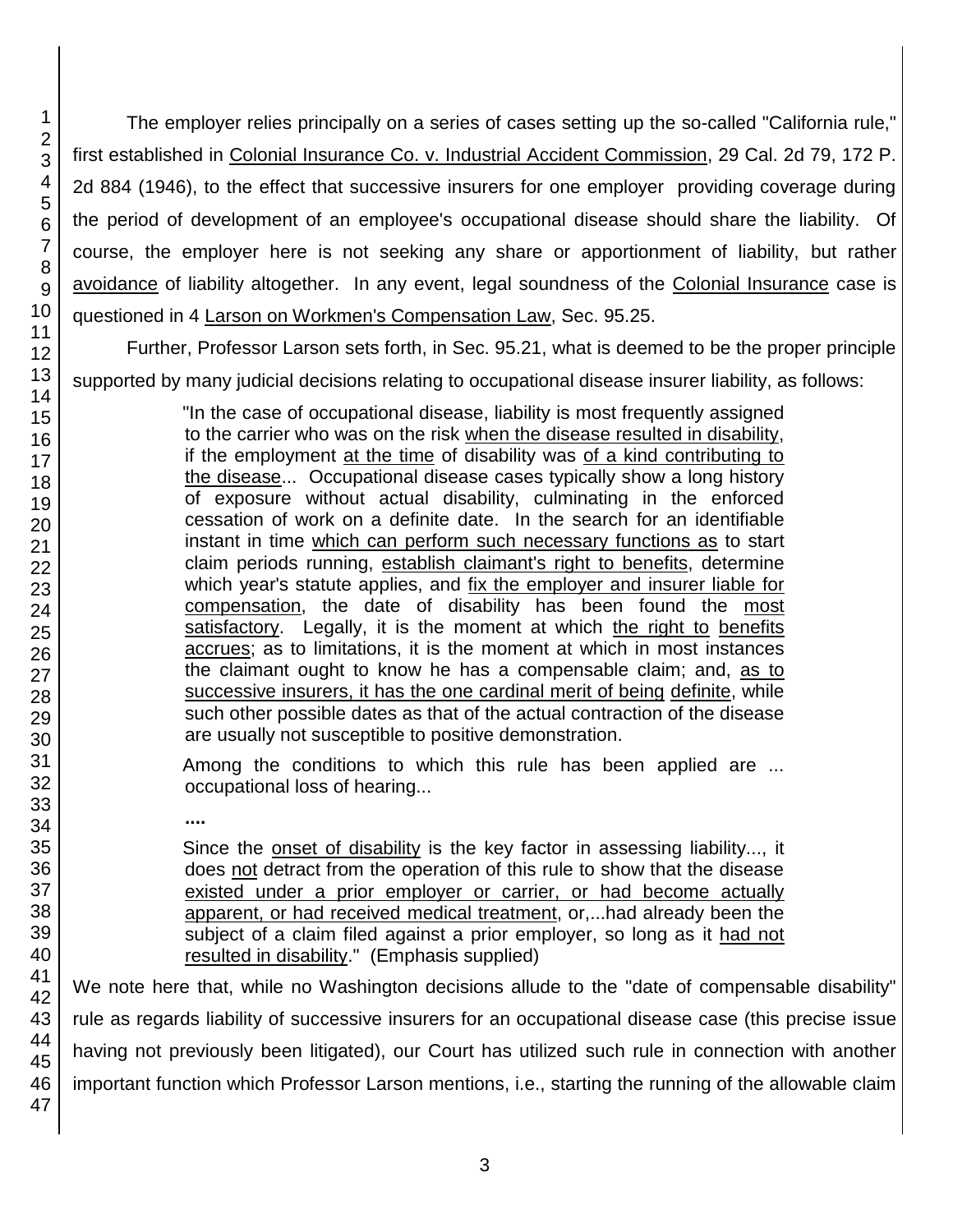period for an occupational disease. Williams v. Department of Labor and Industries, 45 Wn. 2d 574 (1954) and Nygaard v. Department of Labor and Industries, 51 Wn. 2d 659 (1958), dealt with this subject regarding our occupational disease statute of limitations, now RCW 51.28.055. These cases set forth the rule that no claim or "cause of action" accrues for an occupational disease, even though there may be knowledge of its existence, until such time as a compensable disability results from it. Thus, under our law one year must pass from the occurrence of two events before a claim is untimely i.e., the occurrence of compensable disability, and notice by a doctor that the claimant's disease is occupational in nature and causation.

There is no contention here that Mr. Monroe's claim, filed on July 29, 1975, was untimely. Thus, as observed by our hearing examiner, it must be presumed that he did not have a legally "compensable" disability until after St. Regis became self-insured on April 1, 1974. Indeed, the record supports this conclusion.

This claimant has not, even yet, had any temporary disability because of his hearing loss. When, then, did a permanent disability from his occupationally-related hearing loss, in the form of a determinable permanent partial disability, occur? In our view, not until some time after November 14, 1974 at the earliest. Although claimant had had one audiogram under the employer's auspices in 1971, which revealed a hearing loss, there is no evidence that it was then determined to be permanent, or even occupationally related for certain; the recommendation was made to the employer that a later re-check of claimant's hearing be done. On November 14, 1974, another pure tone audiogram was done by an audiologist, as well as other tests on claimant to determine more accurately the type and cause of his hearing loss. Dr. Glorig thereafter visited the employer's plant, reviewed the results of both audiograms, and the other tests, and had a discussion with claimant as to the results and told him of his conclusion that "some" of the hearing loss as then found was probably due to his job. That was the earliest time, it seems to us, that any determinable occupationally-caused permanent hearing loss could be said to have been ascertained. (Of Course, Dr. Glorig did not arrive at his eventual specific percentage evaluation, of 25% binaural hearing impairment from noise, until well into 1976, after considerable further testing had been done by audiograms and other more sophisticated procedures; and then, with the "hindsight" from all this accumulated information, he "related it back" to 1971.)

In light of all the foregoing, we conclude that the time of determining claimant's "compensable disability" was after November 14, 1974, which of course was well after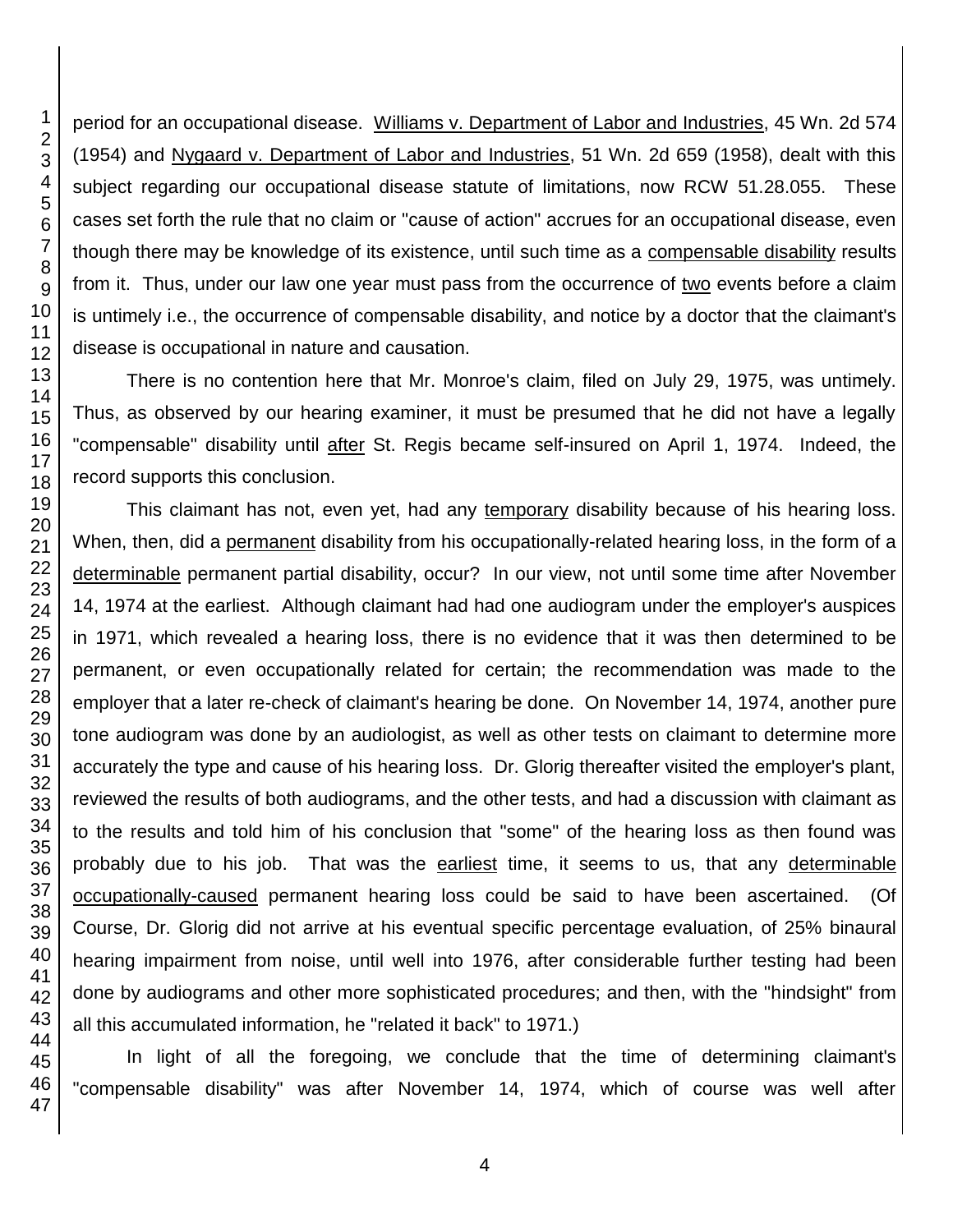commencement of the employer's self-insured status. Further, the employment at that time continued to be of a kind which contributes to hearing loss -- whether or not it added any specific percentage amount to this claimant's loss. In accord with the previously-cited legal principles from Larson, the self-insurer should be held responsible for the cost of this claim.

We wish to address one other contention made in the employer's Petition for Review, namely, that the result here reached is an un-fair and unlawful taking of St. Regis' property, specifically its premium payments made to the State Fund for industrial insurance prior to April 1, 1974, because the State Fund failed to provide coverage for this claimant's disability incurred while subject to such coverage which St. Regis had paid for.

While this argument appears plausible superficially, we do not believe it has merit. It assumes that premiums had been collected by the State Fund in prior years for "unknown" cases such as this one. But such is not the fact.

This claim, were it to be held, per the employer's contention, to have been a loss incurred in 1971, would be, in insurance parlance, an unknown and unexpected example of a loss "incurred but not reported." Of course, in the industrial insurance premium rate-making system which is based on losses incurred, in accord with recognized insurance principles (see RCW 51.16.035), there is some actuarially-determined factor built into basic premium rates for a given premium period, in recognition that in any such period there will always be some losses "incurred" during said period which are not reported and claimed until the subsequent premium period. Such factor, though, is necessarily based on the insurance entity's (in this case, the State Fund) experience in prior years as to the frequency and nature of such "incurred but not reported" claims.

This occupational hearing loss claim, however, is obviously not the type of claim which had previously been considered in the "incurred but not reported" base premium calculation. It is a matter of common every-day knowledge that the number of occupational hearing loss claims have recently been increasing at an accelerating pace, here and in many other workers' compensation jurisdictions. Indeed, there are a considerable number of such claims and appeals pending, which have arisen solely out of the employer's single plant involved in this case, the resolutions of which are awaiting the final determination of the legal issue on appeal here. These types of cases were not included in the "incurred but not reported" premium factor in years past, because the Fund's experience over the years was that such long-delayed claims were only infrequently filed.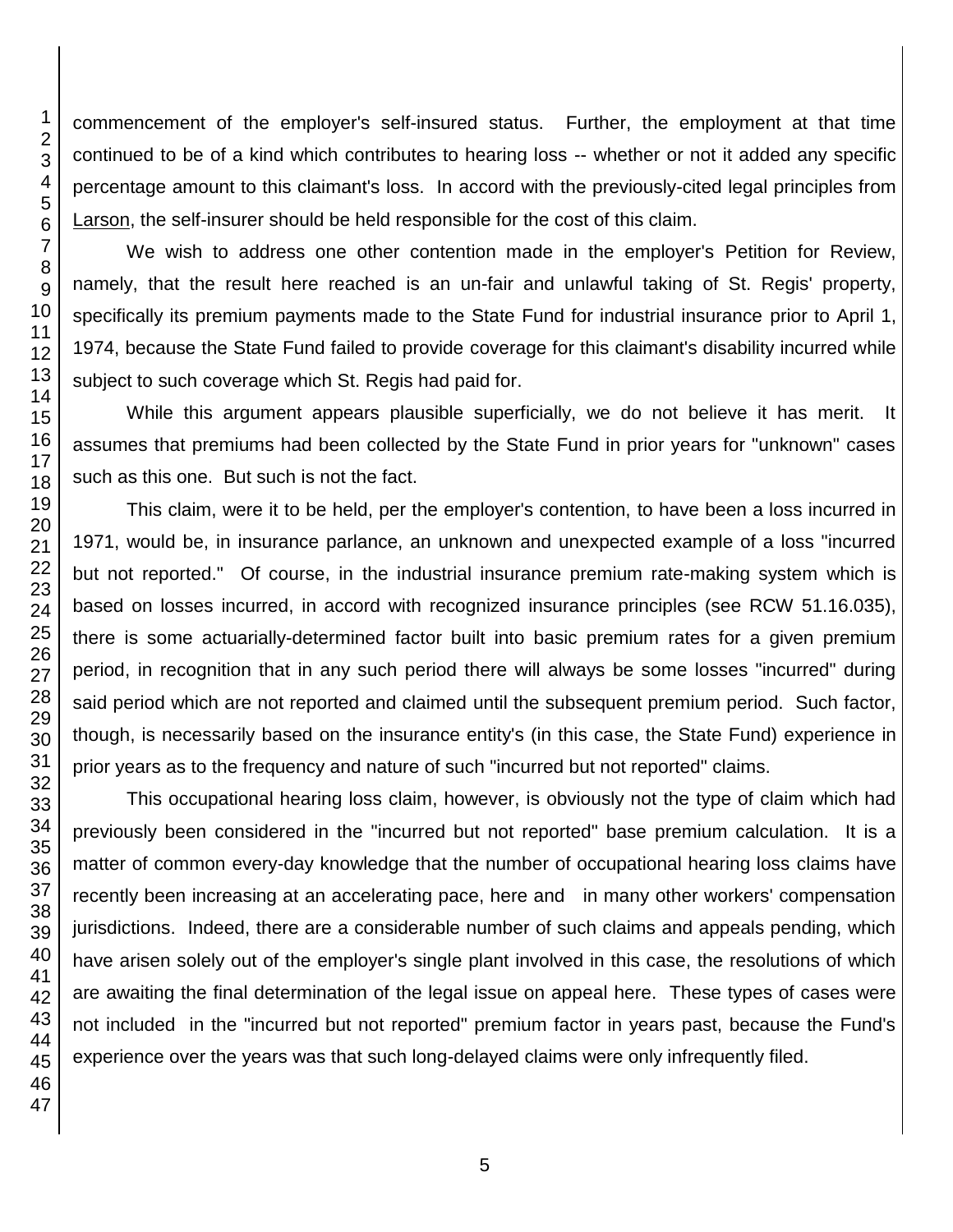If these claims were now to be said to have been "incurred" in premium years several years past or more, there would be substantial State Fund liability for costs paid out now which were never contemplated when the earlier premium rates were charged and paid. As a result, in order to maintain actuarial solvency, as required by the law, future rates to employers now insured with the State Fund would have to be raised, to "make up" for the avoidance of those costs, by employers in whose employ the occupational condition first developed and who have since become self-insured, or by such employers who have since gone out of business and are no longer paying any premiums. This demonstrates, of course, the efficacy and practical necessity, from a fair and responsive insurance-funding standpoint, of the "date of compensable disability" rule in deciding monetary responsibility for these long-developing occupational disease claims.

### **FINDINGS OF FACT**

The hearing examiner's proposed Findings Nos. 1 through 5, Conclusions Nos. 1 through 3, and Order, are hereby adopted as this Board's findings, conclusions and order, and are incorporated hereinby this reference.

It is so ORDERED.

Dated this 24th day of July, 1978.

BOARD OF INDUSTRIAL INSURANCE APPEALS

/s/\_\_\_\_\_\_\_\_\_\_\_\_\_\_\_\_\_\_\_\_\_\_\_\_\_\_\_\_\_\_\_\_\_\_\_\_\_

PHILLIP T. BORK Chairman

 $\sqrt{s/2}$ 

SAM KINVILLE Member

# **DISSENTING OPINION**

The only medical witness to testify in this matter was Dr. Aram Glorig, otolaryngologist, on behalf of the employer. His testimony establishes that the claimant's occupational disease was sustained prior to April 1, 1974, the date the employer herein became self-insured, i.e., the claimant's hearing loss, in its entirety, resulted from noise exposure at work for the employer herein while said employer was insured, for workmen's compensation purposes, by the Department of Labor and Industries. In other words, under the doctor's testimony, no noise exposure to which the claimant was subjected beginning April1, 1974, and thereafter, in any way contributed to the claimant's 25% loss of hearing in both ears -- the permanent partial disability that was awarded him herein. Given these circumstances, the Department must bear the full financial consequences of